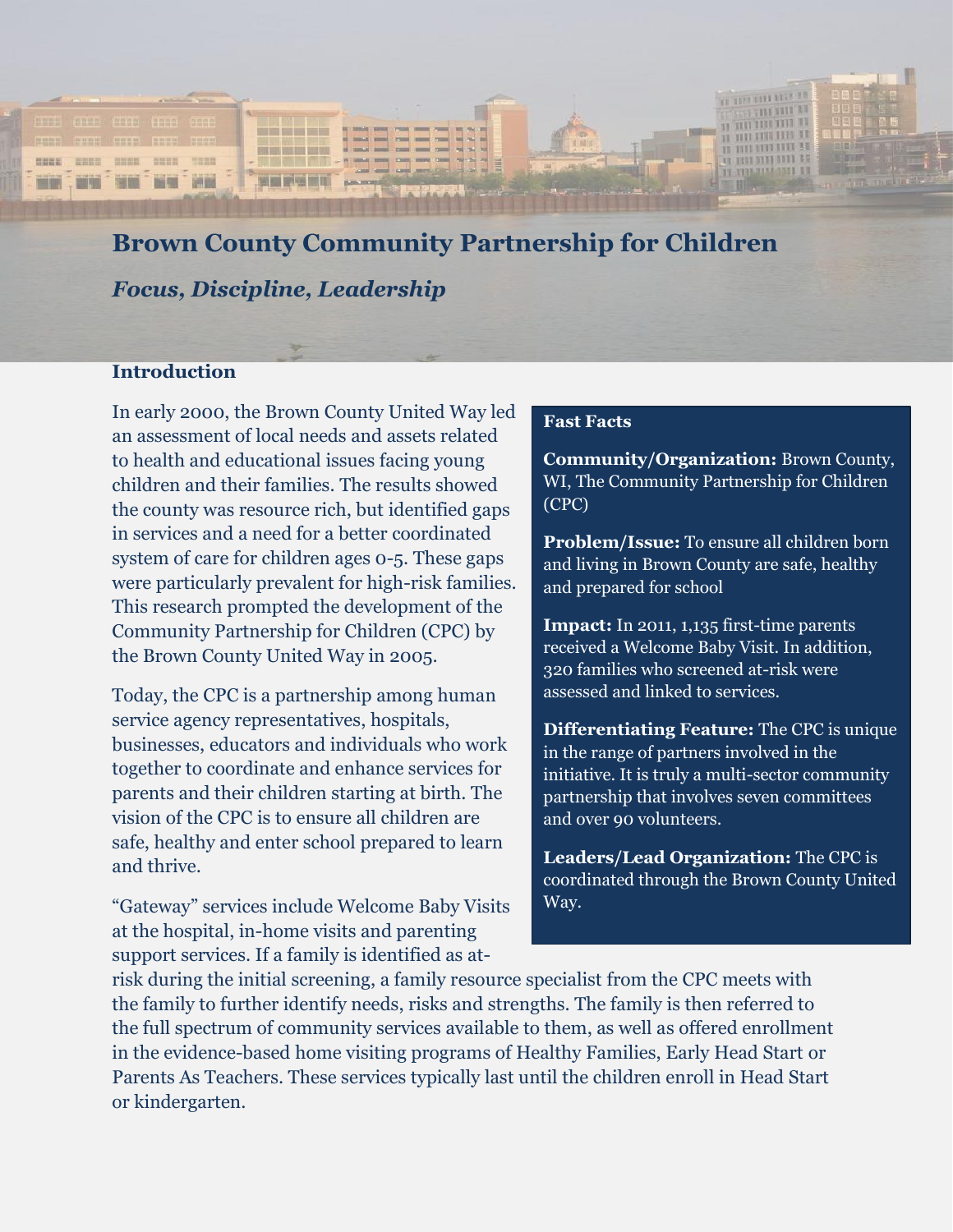#### **Recent Results**

- In 2011, 1,135 first-time parents received a Welcome Baby Visit.
- An in-depth assessment was given to 320 families who were screened as at-risk to determine their needs and strengths.
- More than 750 at-risk children and their families received home visits and/or parenting support classes and playgroups.
- These interventions are making a difference: 79% of children scored at or above age-appropriate developmental levels in each of the key developmental areas of the Ages and Stages Questionnaire, and 86% of parents expressed more confidence in their ability to parent, help their children develop and/or improved their parenting skills.

### **Identified Themes Supporting CPC's Success**

*Partnerships* – The Community Partnership for Children (CPC) has a wide variety of partners, including but not limited to hospitals, business leaders, educators, and human service agencies. It is these partnerships that sustain the CPC; without them, the services provided to children and families in Brown County would not be possible. Local agencies, hospitals, businesses and individuals are jointly committed to ensuring the availability and accessibility of a consistent prenatal and hospital screening process, Welcome Baby Visits, home visiting and wrap-around services. Every potential partner that was asked to be involved was receptive in part because the CPC approached them with a detailed action plan and a best practice model.

*Framework/Model –*Key to CPC's success has been their local adaptation of the Healthy Families Partnership model used in Hampton, VA [\(http://www.hampton.gov/yef/hfp/](http://www.hampton.gov/yef/hfp/) ). This model was selected after extensive research into various national models. Outcomes data on the model's effectiveness was a significant reason it was selected. The CPC was able to take the strongest components of the model and tailor components to fit the needs of their community. In addition, the CPC formed a connection with the model developers, which involved regular phone conversations, purchase of a "starter

kit" and video, and key members of the Hampton team travelling to Brown County to meet with the CPC.

*Funding* – CPC partners fundraised to secure major gifts that they leveraged to ramp up CPC services such as Welcome Baby Visits, home visiting and

#### **Lessons Learned**

- Develop a plan and methods of program evaluation before getting started
- Have a central coordinating agency
- Engage people who are known to have a passion for the issue – this way they won't need a lot of convincing
- Have the research done if local data is not available use state and/or national data
- Don't call major stakeholders together unless there is a plan in place – just because it is the right thing to do does not mean there is no need for a plan
- Base the plan on what resources are available in the community, rather than starting from scratch
- Have a best practice model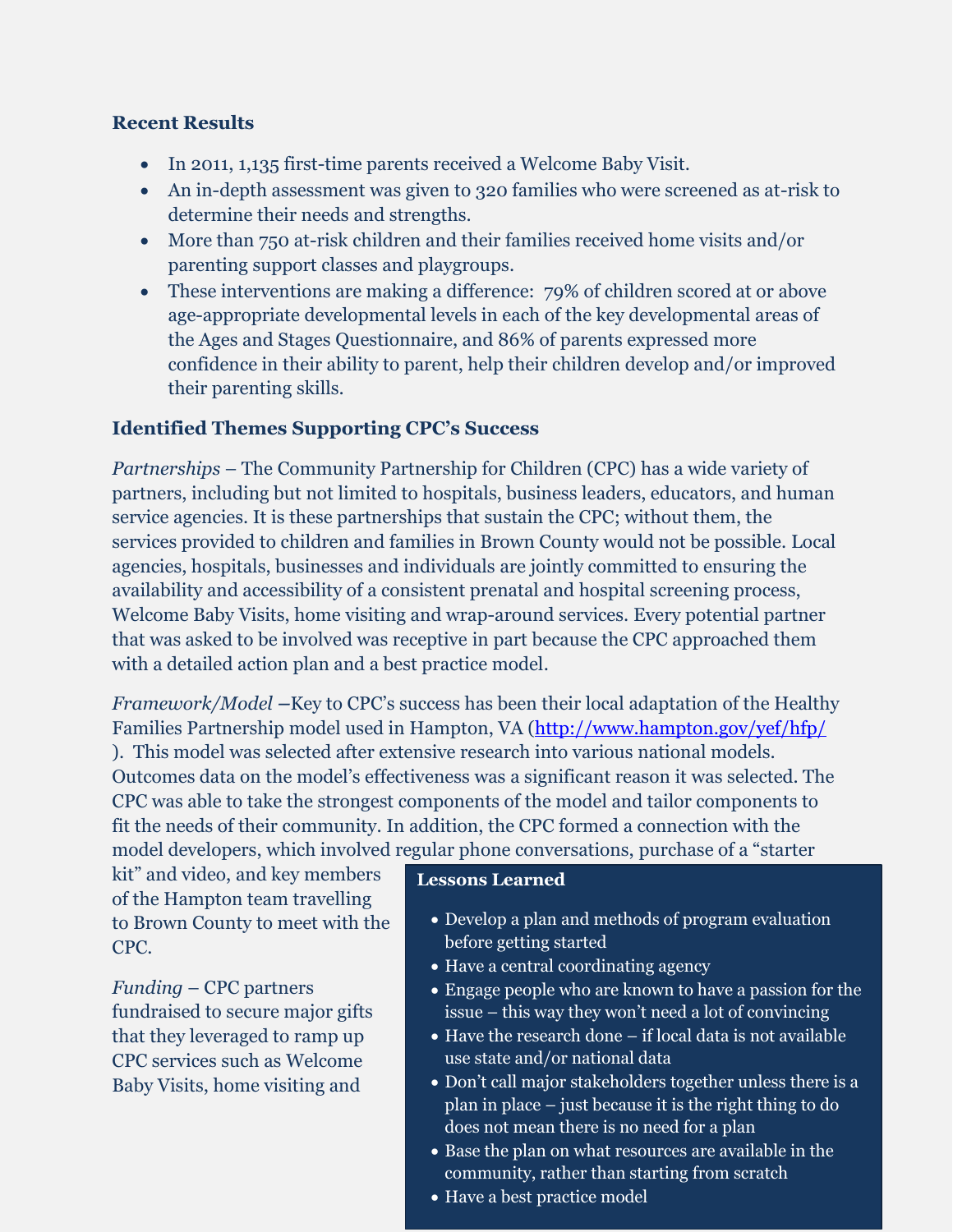parenting classes. Additional funding for the CPC comes from state grants, county funding, the United Way and other local grants. One of the CPC's goals is to develop a sustainable public/private partnership that will support the CPC model at a full scale. The overarching goal of the CPC is for its core services to become part of the community fabric and a consistent, universally available part of what it means to live in Brown County.

# **Challenges**

*Evaluation* – The CPC recognizes that in order to have a strong program they need to prove the work they are doing produces results. While the CPC tracks and reports on key program metrics, program partners recognize that they need additional evaluation help from a research partner as well as mentoring for smaller agencies in the CPC that may not currently have the capacity to conduct their own evaluations.

*Funding –* Funding from private and public sources continues to be essential. Despite strong and diversified financial support from various sources, the valuable services provided by the CPC are not at scale: the CPC is not yet able to reach every family in need. In addition, one partnership member stated, "Just because a family receives home visits … that is not all they need, they often will also need counseling, childcare, etc., so we need to emphasize all of the gaps in services. The entire community of early childhood providers [also] needs to collaborate at a higher level."

*Competing Priorities* – All partnership members have "day jobs" and other priorities that prevent them from focusing fully on the work of the CPC. The partners feel it would have been helpful to have a full-time staff person who could be dedicated solely to coordinating the project, as it would have helped move things along quicker.

# **Next Steps**

Starting in July 2012, *all* parents in Brown County will receive a Welcome Baby Visit prenatally or at the hospital. Furthermore, CPC "gateway agencies" will collectively serve an estimated 120 additional families through evidence-based home visits, parenting support classes and structured playgroups thanks to a new Family Foundations grant from the Wisconsin Department of Children and Families. The CPC's lead staff coordinator and CPC partners have visited five communities in Wisconsin thus far and plan to visit others in order to assist in setting up evidence-based systems and to mentor new home visiting programs. The goal of these visits is to help others get similar initiatives off the ground.

The CPC's overarching goal is that its core services become part of the community fabric so that all children born and living in Brown County are safe, healthy and enter school prepared to learn and thrive.